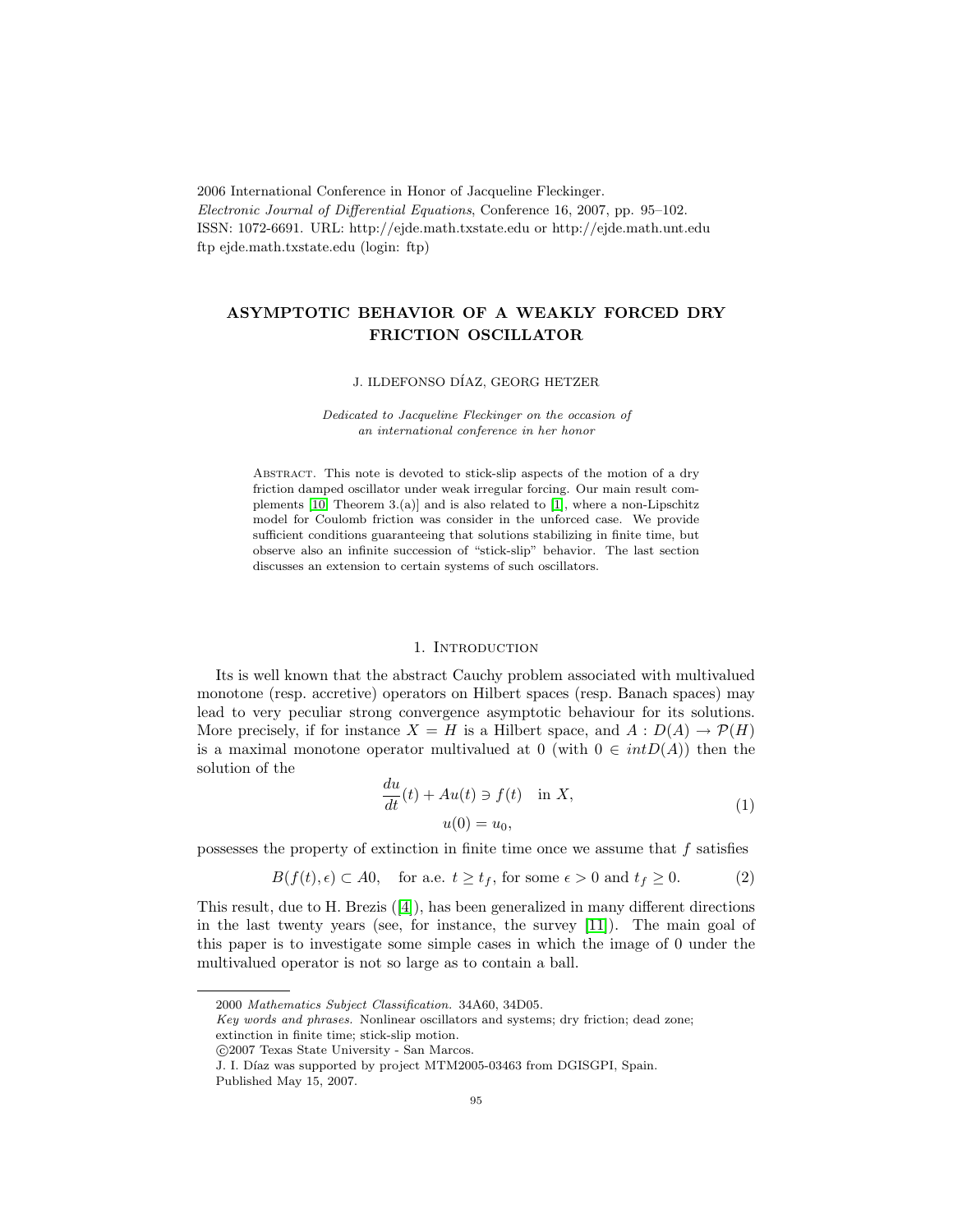In order to get some insight into this type of difficulties we shall first study the long-term behaviour of solutions of

<span id="page-1-0"></span>
$$
\ddot{x} + x - p(t) \in \text{sgn}(-\dot{x}),\tag{3}
$$

where

$$
sgn(y) := \begin{cases} y/|y| & \text{if } y \neq 0 \\ [-1,1] & \text{if } y = 0 \end{cases}
$$

represents the damping force due to dry friction and  $p \in C([0,\infty), \mathbb{R})$  is an external forcing, which is weak in the sense that  $\sup\{|p(t)| : t \in [0,\infty)\} < 1$ . [\(3\)](#page-1-0) is one of a variety of damped oscillator equations modelling dry friction, and our interest in this particular setting arises from the fact that it describes pure dry friction damping, mathematically, the more challenging case. We refer to [\[1\]](#page-7-1), [\[2\]](#page-7-4) and [\[13\]](#page-7-5) for other settings and references, to [\[10\]](#page-7-0) and [\[13\]](#page-7-5) for "resonance" under almost periodic forcing, and to [\[5\]](#page-7-6) and the references therein for dry friction damped wave equations. As for our purposes, it was shown in [\[10\]](#page-7-0) (formally in an almost periodic setting), that every solution converges to a constant solution as  $t \to \infty$  (cf. also Lemma [2.5](#page-3-0) (4) below). We are interested in solutions which either are eventually constant (the mass comes to rest in finite time) or show an infinite succession of stick-slip events. We allow temporally irregular forcing and can require without loss of generality that

$$
\overline{p}:=\limsup_{t\to\infty}p(t)=-\underline{p}:=\liminf_{t\to\infty}p(t).
$$

**Definition 1.1.** Let  $a, b \in \mathbb{R}_+$ ,  $a < b$ . An interval  $[a, b]$   $([a, \infty))$  is called a dead zone of a solution x of [\(3\)](#page-1-0), if  $\dot{x}(t) = 0$  for  $t \in [a, b]$   $(t \in [a, \infty))$ .

Our main result regarding [\(3\)](#page-1-0) read as follows.

<span id="page-1-1"></span>**Theorem 1.2.** If x is a solution of [\(3\)](#page-1-0) with  $x_{\infty} := \lim_{t \to \infty} x(t) < 1 + \overline{p}$ . Then one of the following alternatives occurs.

- (1)  $\bar{p} 1 < x_{\infty} < 1 \bar{p}$ ,  $t \mapsto x_{\infty}$  is a constant solution of [\(3\)](#page-1-0), and x has a dead zone  $[t, \infty)$ .
- (2)  $|x_{\infty}| > 1 \overline{p}$ , x is monotone and has a compact dead zone in each neighborhood of infinity.
- (3) If  $|x_{\infty}| = 1 \overline{p}$ , there may or may not be a dead zone.

We conclude this paper with some partial result concerning the system

$$
m\ddot{x}_i(t) + k(-x_{i-1}(t) + 2x_i(t) - x_{i+1}(t)) + \mu_\beta \operatorname{sgn}(\dot{x}_i(t)) \ni p_i(t)
$$
  

$$
x_i(0) = u_{0,i}, \ \dot{x}_i(0) = v_{0,i}
$$
 (4)

 $i = 1, \ldots, N$ , where we are assuming that

<span id="page-1-2"></span>
$$
x_0(t) = 0
$$
,  $x_{N+1}(t) = 1$  for  $t \in (0, +\infty)$ ,

 $m, \mu_{\beta}$  are positive constants and the term  $\mu_{\beta}$  sgn $(\dot{x}_i(t))$  represents the Coulomb friction. This system arises in the modeling of the vibration of N-particles of equal mass  $m$  in a non-inertial coordinate system. Indeed, we denote the locations of the particles, along the interval  $(0, 1)$  of the x axis, by  $x_i(t)$ , and we assume that each particle is connected to its neighbors by two harmonic springs of strength k. We also assume that the particles are subject to a resultant friction force (the Coulomb (or solid) friction). Functions  $p_i(t)$  correspond to fictitious forces due to the change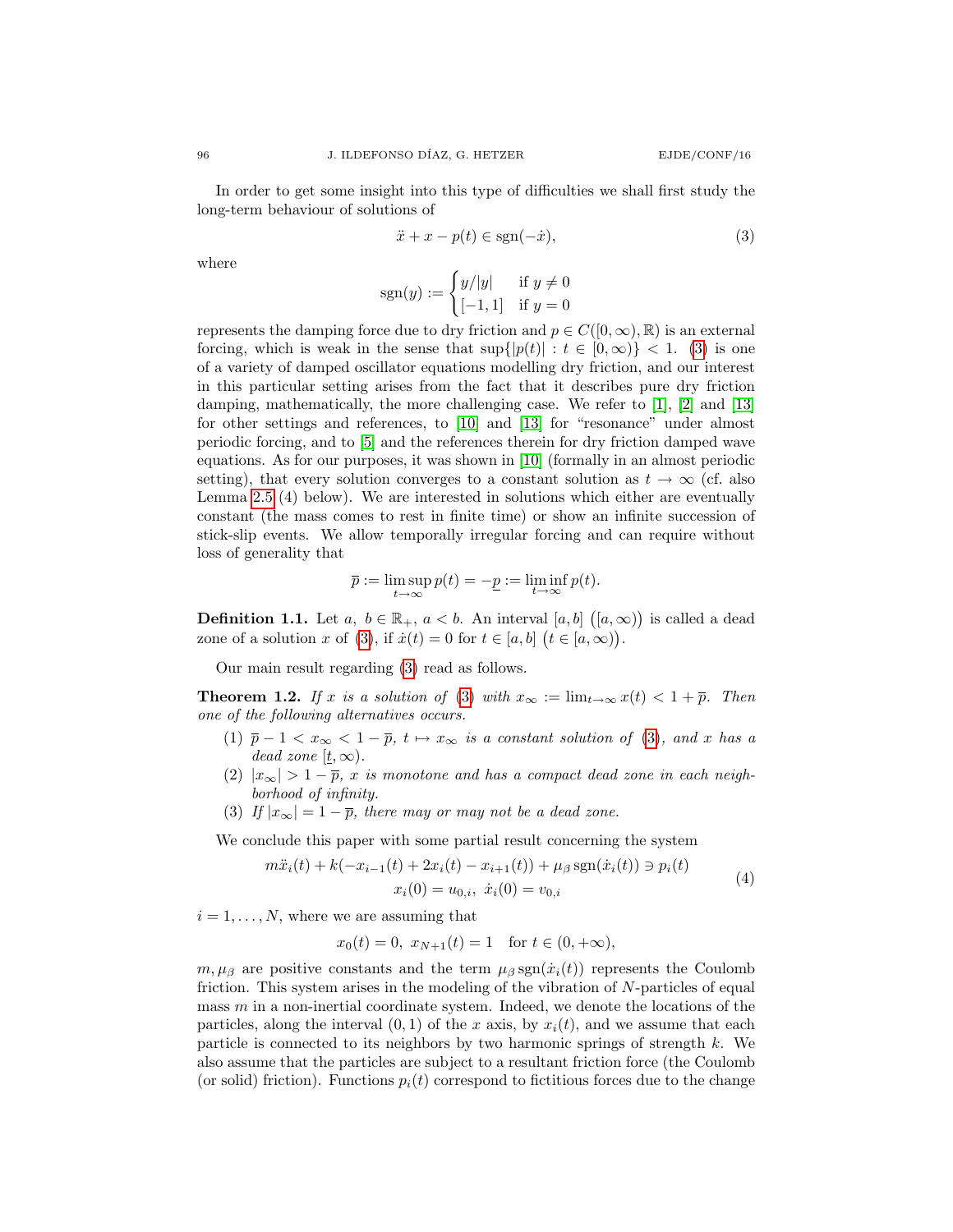of variable with respect to an inertial system. We show that, at least, in some special cases the first conclusion of Theorem [1.2](#page-1-1) remains true.

#### 2. Preliminaries

It is worth noting that the formally more general equation

$$
\ddot{x} + kx - p(t) \in \mu \operatorname{sgn}(-\dot{x})\tag{5}
$$

with k,  $\mu \in (0,\infty)$ , and  $p \in L^{\infty}([0,\infty),\mathbb{R})$  can be re-scaled to the simpler form [\(3\)](#page-1-0). Replacing x by  $\frac{x}{\mu}$  and p by  $\frac{p}{\mu}$  yields  $\mu = 1$  without loss of generality. Next, let  $\bar{p} :=$  $\limsup_{t\to\infty}p(t)$  and  $p:=\liminf_{t\to\infty}p(t)$ . The transformation  $x\to x-\frac{\bar{p}+p}{2k}$  $\frac{\gamma+p}{2k}$  and  $p \to$  $p-\frac{\bar{p}+p}{2}$  $\frac{p}{2}$  allows us to assume  $\underline{p} = -\overline{p}$ . Finally, setting  $\tau = \frac{t}{\sqrt{k}}$  and  $y(\tau) = kx(\frac{t}{\sqrt{k}})$ , one obtains  $\dot{y}(\tau) = \sqrt{k}\dot{x}(\frac{t}{\sqrt{k}})$  and  $\ddot{y}(\tau) = \ddot{x}(\frac{t}{\sqrt{k}})$ , hence  $\ddot{y} + y - p(\tau) \in -\text{sgn}(-\dot{y}),$ thus we arrive at [\(3\)](#page-1-0) under the additional "symmetry hypotheses"  $\bar{p} = -p$ .

For the rest of this article, we consider [\(3\)](#page-1-0) under the Hypotheses:

$$
p \in L^{\infty}(\mathbb{R}_+, \mathbb{R}) \cap C(\mathbb{R}_+, \mathbb{R}), \quad \overline{p} = -p.
$$

**Definition 2.1.** One calls  $x \in W^{2,1}_{loc}([0,\infty),\mathbb{R})$  a solution of [\(3\)](#page-1-0), if there exists a  $u \in L^{\infty}(\mathbb{R}_{+}, \mathbb{R})$  with  $u(t) \in \text{sgn}(\dot{x}(t))$  for a.e.  $t \in \mathbb{R}_{+}$  such that  $\ddot{x}(t) + x(t) =$  $p(t) - u(t)$  for a.e.  $t \in (0, \infty)$ .

Note that  $|u(t)| \leq 1$  for a.e.  $t \in (0,\infty)$ . The general theory of "multi-valued" ordinary differential equations ([\[7,](#page-7-7) §5], [\[13,](#page-7-5) section 2.2]) yields the following result.

**Proposition 2.2.** The initial-value problem [\(3\)](#page-1-0),  $x(t_0) = x_0$ ,  $\dot{x}(t_0) = \eta_0$  has for each  $(t_0, x_0, \eta_0) \in \mathbb{R}^3$  a (forwardly) unique "global" solution  $x \in W^{2,1}_{loc}([t_0,\infty),\mathbb{R})$ .

As mentioned, we are interested in whether solutions develop dead zones. The first example shows that "stronger" forcing limits the length of dead zones.

**Example 2.3.** Let  $p(t) = (1 + \frac{1}{1+t})\sin(t)$ . Then  $\bar{p} = 1$ , but a solution of [\(3\)](#page-1-0) cannot have dead zones of length greater than  $\pi$ , since  $|p(\frac{\pi}{2} + j\pi) - p(\frac{\pi}{2} + (j-1)\pi)| > 2$ for  $j \in \mathbb{N}$ .

The next example indicates that the second alternative of Theorem [1.2](#page-1-1) can in fact occur.

**Example 2.4.** Let  $\bar{p} \in (0, 1), x_0 \in (1 - \bar{p}, 1 + \bar{p}), 0 < t_1 < t_2 < t_3$ , and

$$
p(t) = \begin{cases} \overline{p} & t \in [0, t_1), \\ -\overline{p} & t \in [t_1, t_2), \\ \overline{p} & t \in [t_2, t_3]. \end{cases}
$$

If  $t_2 - t_1 < \frac{\pi}{4}$  is sufficiently small, then  $2\bar{p} - (x_0 - 1 + \bar{p})\cos(t_2 - t_1) > 0$  in view of  $x_0 < 1 + \overline{p}$ . Moreover, let

$$
t_2^* = t_2 + \arctan(\frac{(x_0 - 1 + \overline{p})\sin(t_2 - t_1)}{2\overline{p} - (x_0 - 1 + \overline{p})\cos(t_2 - t_1)})
$$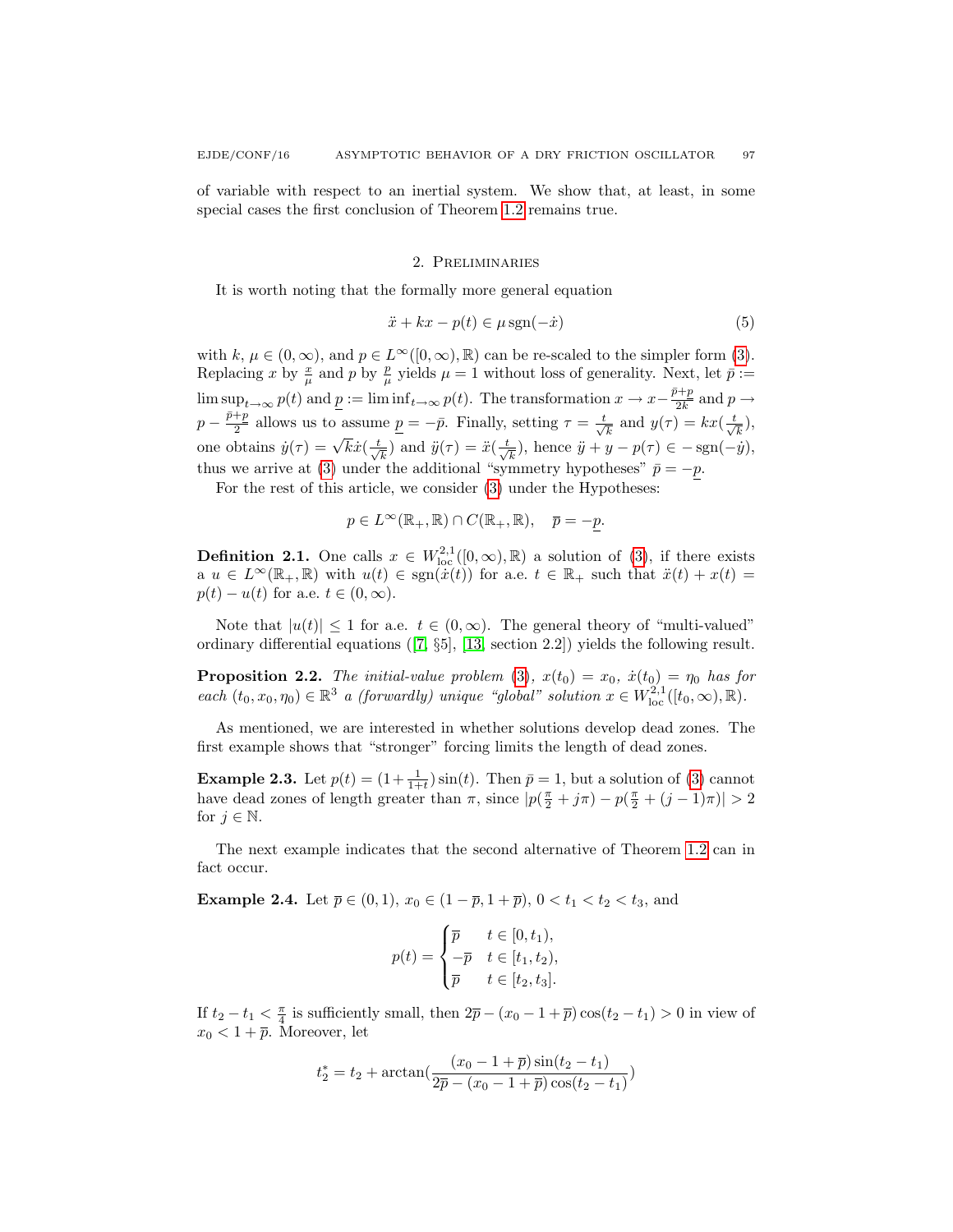satisfy  $t_2 < t_2^* < t_3$ . One verifies that

$$
x(t) := \begin{cases} x_0 & t \in [0, t_1], \\ (x_0 - 1 + \overline{p})\cos(t - t_1) + 1 - \overline{p} & t \in (t_1, t_2), \\ \left( (x_0 - 1 + \overline{p})\cos(t_2 - t_1) - 2\overline{p} \right)\cos(t - t_2) \\ +1 - P - (x_0 - 1 + \overline{p})\sin(t_2 - t_1)\sin(t - t_2) & t \in (t_2, t_2^*). \end{cases}
$$

solves [\(3\)](#page-1-0) on  $[0, t_2^*)$  and satisfies  $x(0) = x_0$ ,  $\dot{x}(0) = 0$ . In fact, one has  $\dot{x}(t) =$  $-(x_0 - 1 + \overline{p})\sin(t - t_1) < 0$  for  $t \in [t_1, t_2], \dot{x}(t) = -((x_0 - 1 + \overline{p})\cos(t_2 - t_1) -$ 

 $2\bar{p}$  sin(t-t<sub>2</sub>) – (x<sub>0</sub> – 1+ $\bar{p}$ ) sin(t<sub>2</sub> – t<sub>1</sub>) cos(t – t<sub>2</sub>) < 0 for t  $\in$  (t<sub>2</sub>, t<sub>2</sub><sup>\*</sup>), and  $\dot{x}(t_2^*)$  = 0.

Finally,  $((x_0 - 1 + \overline{p}) \cos(t_2 - t_1) - 2\overline{p}) \cos(t_2^* - t_2) + 1 - P - (x_0 - 1 + \overline{p}) \sin(t_2 (t_1)$  sin $(t_2^* - t_2) \to x_0$  as  $t_2 \to t_1$ . Therefore, given  $0 < \epsilon < x_0 - 1 + \overline{p}$ , we can choose  $t_2$  such that  $x_0 - x(t_2^*) < \epsilon/2$  and have  $x(t) = x(t_2^*)$  for  $t \in (t_2^*, t_3]$ . We can repeat this process with  $\frac{\epsilon}{2^j}$  in the  $j - th$  step and obtain a solution of [\(3\)](#page-1-0) on  $[0, \infty)$  with a p that switches between  $\pm 1$ . The solution converges to an  $x_{\infty} > 1 - \overline{p}$ , is not eventually constant, and has infinitely many dead zones near infinity.

It is easy to see how to modify the example in order to find stick-slip behavior for a smooth p. One has to guarantee that p takes on the value  $-1$  in each of the intervals  $(t_{2j-1}, t_{2j})$ , which prevents infinitely long dead zones, but that these intervals are so short that  $x(t_{2j-1}) - x(t_{2j+1}) < \frac{\epsilon}{2^j}$  for  $j \in \mathbb{N}$ .

Next we collect some folklore results (cf. also  $[10]$  or  $[13]$ ), which we prove for the reader's convenience.

<span id="page-3-0"></span>**Lemma 2.5.** Let  $||p||_{\infty} < 1$  and x and y be solutions of [\(3\)](#page-1-0). Then

- (1)  $t \mapsto \dot{x}(t)^2 + x(t)^2$  is nonincreasing on  $\mathbb{R}_+$  and strictly decreasing on intervals which do not intersect the interior of any dead zone of  $x$ .
- (2)  $\int_0^\infty |\dot{x}(t)| \ dt \leq \frac{1}{2(1-||p||_\infty)} \left[ \dot{x}(0)^2 + x(0)^2 \right].$
- (3)  $\|\ddot{x}\|_{\infty} \leq 1 + \|p\|_{\infty} + \sqrt{\dot{x}(0)^2 + x(0)^2}.$
- (4)  $x_{\infty} := \lim_{t \to \infty} x(t)$  exists and belongs to  $-1 ||p||_{\infty} \le x_{\infty} \le 1 + ||p||_{\infty}$ . Moreover,  $\dot{x}(t) \rightarrow 0$  as  $t \rightarrow \infty$ .
- (5)  $(\dot{x} \dot{y})^2 + (\dot{x} y)^2$  is nonincreasing on  $\mathbb{R}_+$ .
- <span id="page-3-1"></span>(6) The interval  $[\sup p-1, \inf p+1]$  forms the set of constant solutions of [\(3\)](#page-1-0).

*Proof.* Let  $u \in L^{\infty}(\mathbb{R}_{+}, \mathbb{R})$  with  $u \in \text{sgn} \circ \dot{x}$  a.e. One has

$$
\frac{1}{2}\frac{d}{dt}\Big[\dot{x}(t)^2 + x(t)^2\Big] = \dot{x}(t)\Big[p(t) - u(t)\Big] \le -|\dot{x}(t)| + |p(t)||\dot{x}(t)| \le -|\dot{x}(t)|\big(1 - ||p||_{\infty}\big).
$$
\n(6)

This yields the first assertion of 1. Also, if  $0 < t_1 < t_2 < \infty$  with  $\dot{x}(t_1)^2 + x(t_1)^2 =$  $\dot{x}(t_2)^2 + x(t_2)^2$ , then  $-|\dot{x}(t)| + p(t)\dot{x}(t) = 0$  for  $t \in [t_1, t_2]$ , hence  $\dot{x}(t) = 0$  for  $t \in [t_1, t_2]$  in view of  $||p||_{\infty} < 1$ .

2. One obtains from [\(6\)](#page-3-1) that  $\int_0^t |\dot{x}(s)| ds \leq \frac{1}{2(1-||p||_{\infty})} [\dot{x}(0)^2 + x(0)^2].$ 

3. Inequality [\(6\)](#page-3-1) implies  $||x||_{\infty}^2 \leq \dot{x}(0)^2 + x(0)^2$ , hence [\(3\)](#page-1-0) yields the  $L^{\infty}$ -bound for  $\ddot{x}$ .

4. Statement 2 and  $|x(\bar{t}) - x(\underline{t})| \leq \int_{\underline{t}}^{\overline{t}} |x| dt$  for  $0 \leq \underline{t} < \overline{t} < \infty$  imply the convergence of  $x(t)$  as  $t \to \infty$ . Since  $\dot{x}(t)^2 + x(t)^2$  also converges as  $t \to \infty$ , | $\dot{x}(t)$ | converges, and its limit is equal to 0 in view of  $\dot{x} \in L^1(\mathbb{R}_+, \mathbb{R})$ . Finally, let  $u \in \text{sgn}(x)$  such that  $\ddot{x}(t) + x(t) = p(t) - u(t)$  for a.e.  $t \in \mathbb{R}_+$ . Assume that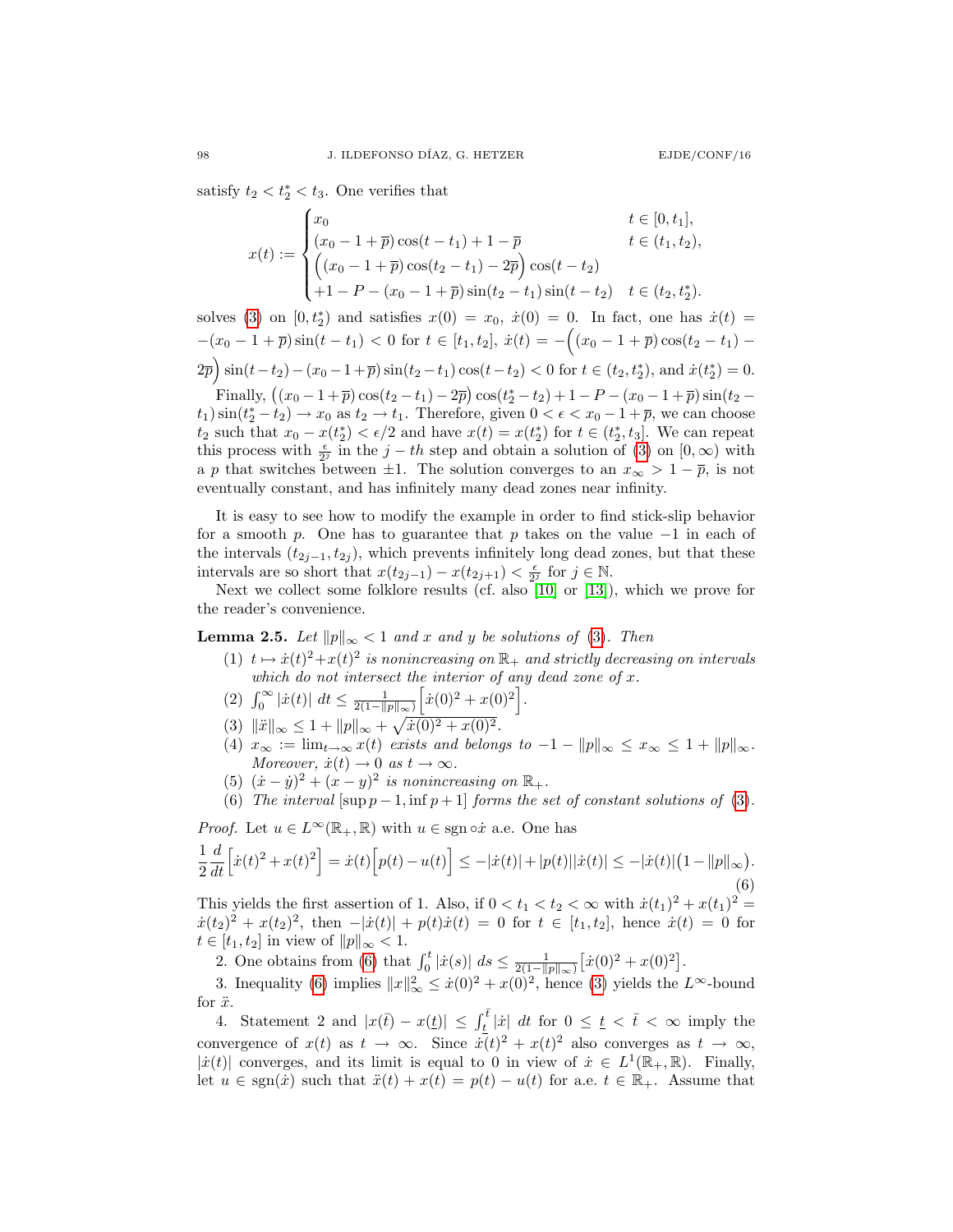$x_{\infty} > 1 + ||p||_{\infty}$ . Select  $\epsilon \in (0, 1 - ||p||_{\infty})$  with  $x_{\infty} > 1 + ||p||_{\infty} + 2\epsilon$  and choose  $t \geq 0$  such that  $x(t) \geq x_{\infty} - \epsilon$  and  $|\dot{x}| < \epsilon$  for  $t \in [t, \infty)$ . Since  $p(t) - x(t) - u(t) \leq$  $p(t) - x_{\infty} + \epsilon + 1 \leq p(t) - (1 + ||p||_{\infty} + 2\epsilon) + \epsilon + 1 \leq -\epsilon$  for a.e.  $t \in [\underline{t}, \infty)$ , one has  $\ddot{x} < -\epsilon$  a.e. on  $[t, \infty)$ , hence  $\dot{x} \leq -\epsilon(t - \underline{t})$  a.e. on  $[t, \infty)$  which is a contradiction. Likewise, one obtains  $x_{\infty} \geq -1 - ||p||_{\infty}$ .

5. Let  $v \in L^{\infty}(\mathbb{R}_{+}, \mathbb{R})$  with  $v \in \text{sgn} \circ \dot{y}$ , then

$$
\frac{1}{2}\frac{d}{dt}\left[(\dot{x}(t) - \dot{y}(t))^2 + (x(t) - y(t))^2\right] = -(u(t) - v(t))(\dot{x}(t) - \dot{y}(t)) \le 0 \tag{7}
$$

for  $t \in (0, \infty)$  a.e.

6. If  $z \in [\sup p-1, \inf p+1]$ , then  $-1 \le z - p(t) \le 1$ , hence  $z - p(t) \in sgn(0)$  for all  $t \in (0,\infty)$ , which shows that z is a constant solution of [\(3\)](#page-1-0). On the other hand, if z is a constant solution of [\(3\)](#page-1-0), then  $z - p(t) \in \text{sgn}(0)$  for all  $t \in (0, \infty)$ , hence  $-1 \leq z - p(t) \leq 1$  for all  $t \in (0, \infty)$ , thus,  $-1 \leq z - \sup p$  and  $z - \inf p \leq 1$ .

As for statement 6, the following example shows that one can have solutions with dead zones of the form  $[a, \infty)$  which stay away from the set of constant solutions. Obviously, the reason is that  $\bar{p} < \sup p$ .

#### Example 2.6. Let

$$
p(t) := \begin{cases} \frac{1}{2} - t & 0 \le t \le 1; \\ t - \frac{3}{2} & 1 < t \le \frac{3}{2}; \\ 0 & t > \frac{3}{2}, \end{cases}
$$
  

$$
X(t) := \sin(t)\cos(1/2) - \cos(t)\sin(1/2) + 3/2 - t,
$$
  

$$
Y(t) := 2\sin(t) - 4\sin(t)\cos(1/2)^2 + \sin(t)\cos(1/2) - \cos(t)\sin(1/2)
$$
  

$$
+ 4\cos(t)\sin(1/2)\cos(1/2) - 1/2 + t,
$$
  

$$
Z(t) := -2\sin(t)\cos(1/2) + 2\sin(t) - 4\sin(t)\cos(1/2)^2 + 4\sin(t)\cos(1/2)^3
$$
  

$$
- 4\cos(t)\sin(1/2)\cos(1/2)^2 + 4\cos(t)\sin(1/2)\cos(1/2) + 1,
$$

and  $\bar{t}$  be the zero of  $\dot{Z}$  in [2.5, 2.6]. Then

$$
x(t) := \begin{cases} 1 & 0 \le t \le \frac{1}{2}, \\ X(t) & \frac{1}{2} < t \le 1, \\ Y(t) & 1 < t < \frac{3}{2}, \\ Z(t) & \frac{3}{2} < t \le \overline{t}, \\ Z(\overline{t}) & t > \overline{t}, \end{cases}
$$

solves [\(3\)](#page-1-0) for the above p, and  $Z(\bar{t}) > \frac{3}{4}$ . Note that  $||p||_{\infty} = \frac{1}{2}$ , whereas  $\bar{p} = 0$ . In fact, every constant  $t \mapsto \rho$  for  $\rho \in [-1, 1]$  solves  $(3)$  on  $\left[\frac{3}{2}, \infty\right)$ .

## 3. Proof of Theorem [1.2](#page-1-1)

We proceed in several steps.

**Step 1.** Let x be a solution of  $(3)$ , then x cannot have a negative local maximum or a positive local minimum on an interval which does not intersect dead zones.

In fact, if  $a \in (0, \infty)$  and  $x(a)$  is a local minimum of x, then  $x(a)^2 = x(a)^2 + \dot{x}(a)^2$ . If  $x(a)$  is positive, then  $x(t)^2 \geq x(a)^2$  for  $t \in [a, a + \delta)$  and some  $\delta > 0$ . But,  $t \mapsto$  $x(t)^2 + \dot{x}(t)^2$  is nonincreasing by Lemma [2.5\(](#page-3-0)1); hence  $x(t) = x(a)$  for  $t \in [a, a + \delta)$ , i.e. x has a dead zone.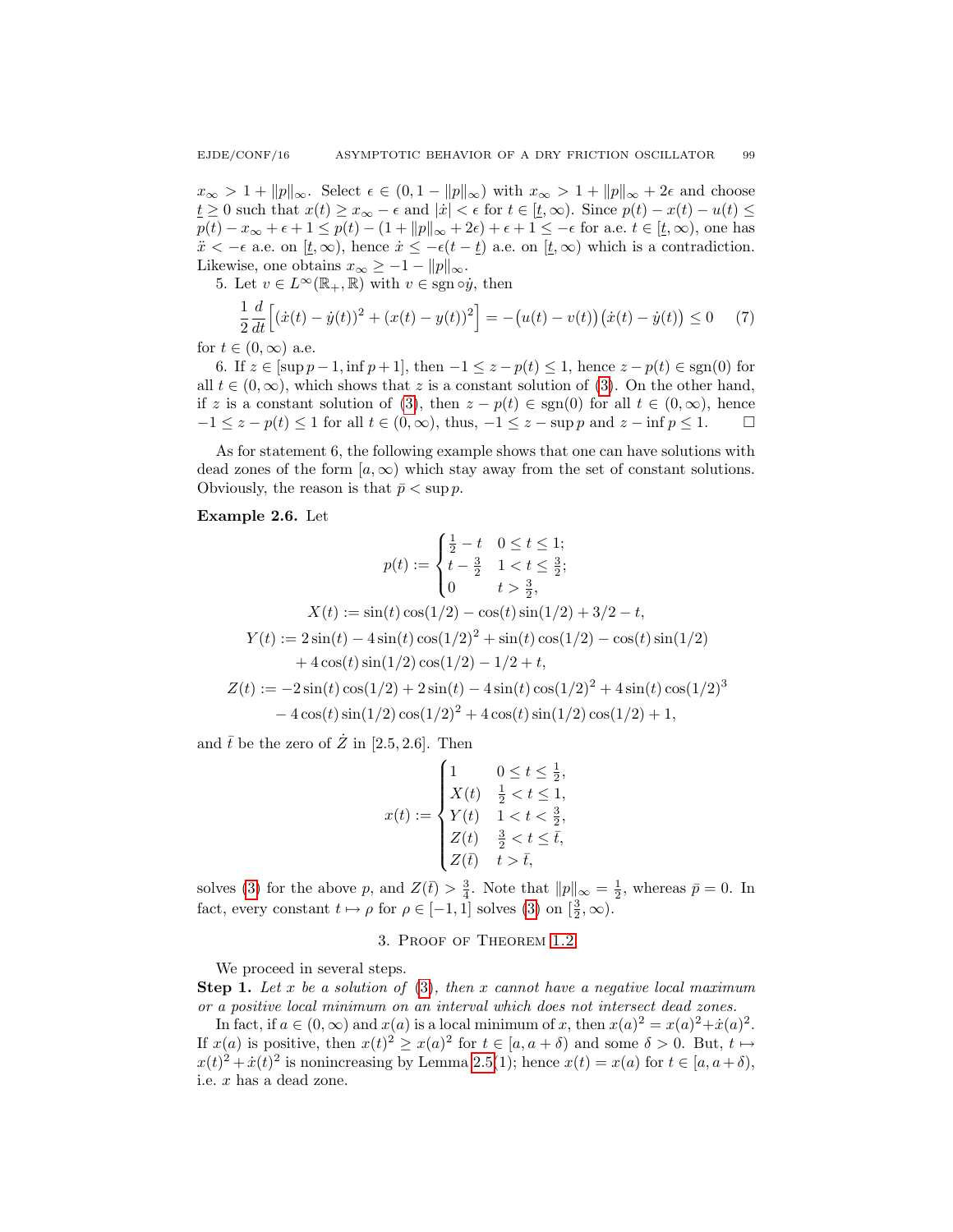**Step 2.** Let x be a solution of [\(3\)](#page-1-0) and  $x_{\infty} := \lim_{t \to \infty} x(t)$ , which exists thanks to Lemma [2.5\(](#page-3-0)4). If  $|x_\infty| < 1 - \bar{p}$ , then there exists an  $\underline{t} \in [0, \infty)$  with  $x(t) = x_\infty$  for  $t \in [t,\infty)$ .

*Proof.* Select  $\epsilon \in (0, 1-\overline{p})$  with  $|x_{\infty}| < 1-\overline{p}-4\epsilon$  and  $\tilde{t} \in (0, \infty)$  with  $|x(t)-x_{\infty}| < \epsilon$ and  $|\dot{x}(t)| < \epsilon$  for  $t \in [\tilde{t}, \infty)$ .

1-st case:  $\dot{x}(\tilde{t}) = 0$ . Noting that  $|p(t) - x(t)| \leq \overline{p} + |x_{\infty}| + \epsilon \leq \overline{p} + [1 - \overline{p} - 4\epsilon] + \epsilon =$ 1 − 3 $\epsilon$  for  $t \in [\tilde{t}, \infty)$ , we obtain  $x(t) = x_{\infty}$  for  $t \in [\tilde{t}, \infty)$ .

2-nd case:  $\dot{x}(\tilde{t}) > 0$ . Let  $\underline{t} := \sup\{t \in [\tilde{t}, \infty) : \dot{x}(\tau) > 0 \text{ for } \tau \in [\tilde{t}, t]\}.$  Then  $\ddot{x}(t) = p(t) - x(t) - 1 \leq \overline{p} + |x_{\infty}| + \epsilon - 1 = \overline{p} + 1 - \overline{p} - 4\epsilon + \epsilon - 1 = -3\epsilon$  for  $t \in [\tilde{t}, \underline{t}],$ hence  $|\dot{x}(t)| < \epsilon$  for  $t \in [\tilde{t}, \infty)$  implies  $\underline{t} < \infty$ . Since  $\dot{x}(\underline{t}) = 0$ , we arrive at the first case with  $t = t$ .

Likewise, the last case  $\dot{x}(t) < 0$  can be derived.

**Step 3.** Let x be a solution of [\(3\)](#page-1-0) with  $x_{\infty} := \lim_{t \to \infty} x(t) \in (1 - \overline{p}, 1 + \overline{p})$ . Then x has a dead zone in every neighborhood of  $\infty$ .

*Proof.* Otherwise,  $\dot{x}$  possesses only isolated zeroes in a neighborhood of  $\infty$ . By step 1, x cannot have a positive minimum, thus x has to be monotone. Select  $\epsilon > 0$  and  $t > 0$  such that the following holds:

- $1 \overline{p} + \epsilon < x(t) < 1 + \overline{p} \epsilon$  for  $t \geq t$ ;
- $\dot{x}$  has only isolated zeroes in  $[\underline{t}, \infty);$
- $|\dot{x}| < \epsilon$  on  $[t, \infty)$ .

Assume that x is monotone increasing on  $[t,\infty)$ . Then  $u(t)$  in (2) is equal to 1 almost everywhere on  $[t, \infty)$ . Thus,  $\ddot{x}(t) = p(t) - 1 - x(t) \le \overline{p} - 1 - (1 - \overline{p} + \epsilon) \le -\epsilon$ for a.e.  $t \in [t, \infty)$  which is a contradiction.

Likewise,  $\ddot{x}(t) = p(t) - 1 - x(t) \ge p(t) - 1 - (1 + \overline{p} - \epsilon) \ge \epsilon$  for a.e.  $t \in [t, \infty)$ shows that x cannot be decreasing near  $\infty$ .

Clearly, one obtains a corresponding assertion if  $\lim_{t\to\infty} x(t) \in (-1-\overline{p}, \overline{p}-1)$ .

We remark that by Lemma [2.5\(](#page-3-0)1),  $t \mapsto x(t)^2 + \dot{x}(t)^2$  is nonincreasing, hence x cannot increase under the assumptions of step 3., when leaving a dead zone. Thus, x is nonincreasing near  $\infty$ .

### 4. Some partial result for the case of multivalued systems

In what follows,  $\mathbf{a} \cdot \mathbf{b}$  denotes the Euclidian scalar product of  $\mathbf{a}, \mathbf{b} \in \mathbb{R}^N$  and  $\Vert \cdot \Vert$ the Euclidean norm.

A complete extension of Theorem [1.2](#page-1-1) to systems of the form [\(4\)](#page-1-2) appears to be quite difficult. Here we will merely show that the solution

<span id="page-5-1"></span><span id="page-5-0"></span>
$$
\mathbf{x}(t) := (x_1(t), x_2(t), \dots, x_N(t))^T
$$

may develop a final dead zone  $[t, \infty)$ .

We require stronger assumptions than those of the one-dimensional case:

$$
\mathbf{p}(t)^{T} \in [-\frac{\mu_{\beta}}{2k} + \epsilon, \frac{\mu_{\beta}}{2k} - \epsilon]^{N} \text{ for a.e. } t \ge T_{f}, \text{ for some } T_{f} \text{ and } \epsilon > 0,
$$
 (8)  

$$
\|\mathbf{p}(t) - \mathbf{p}_{\infty}\| \to 0 \quad \text{ast} \to +\infty.
$$
 (9)

Theorem 4.1. We have:

(i) Let  $(u_0, v_0) \in \mathbb{R}^{2N}$ ,  $p \in L^2(0, \infty : \mathbb{R}^N)$ , and [\(8\)](#page-5-0) be satisfied. Then problem [\(4\)](#page-1-2) admits a unique weak solution  $x \in C^1([0, +\infty), \mathbb{R}^N)$ . If, moreover, [\(9\)](#page-5-1) holds, then there exists a unique equilibrium state  $x_{\infty} \in \mathbb{R}^{N}$ , i.e.,  $x_{\infty}$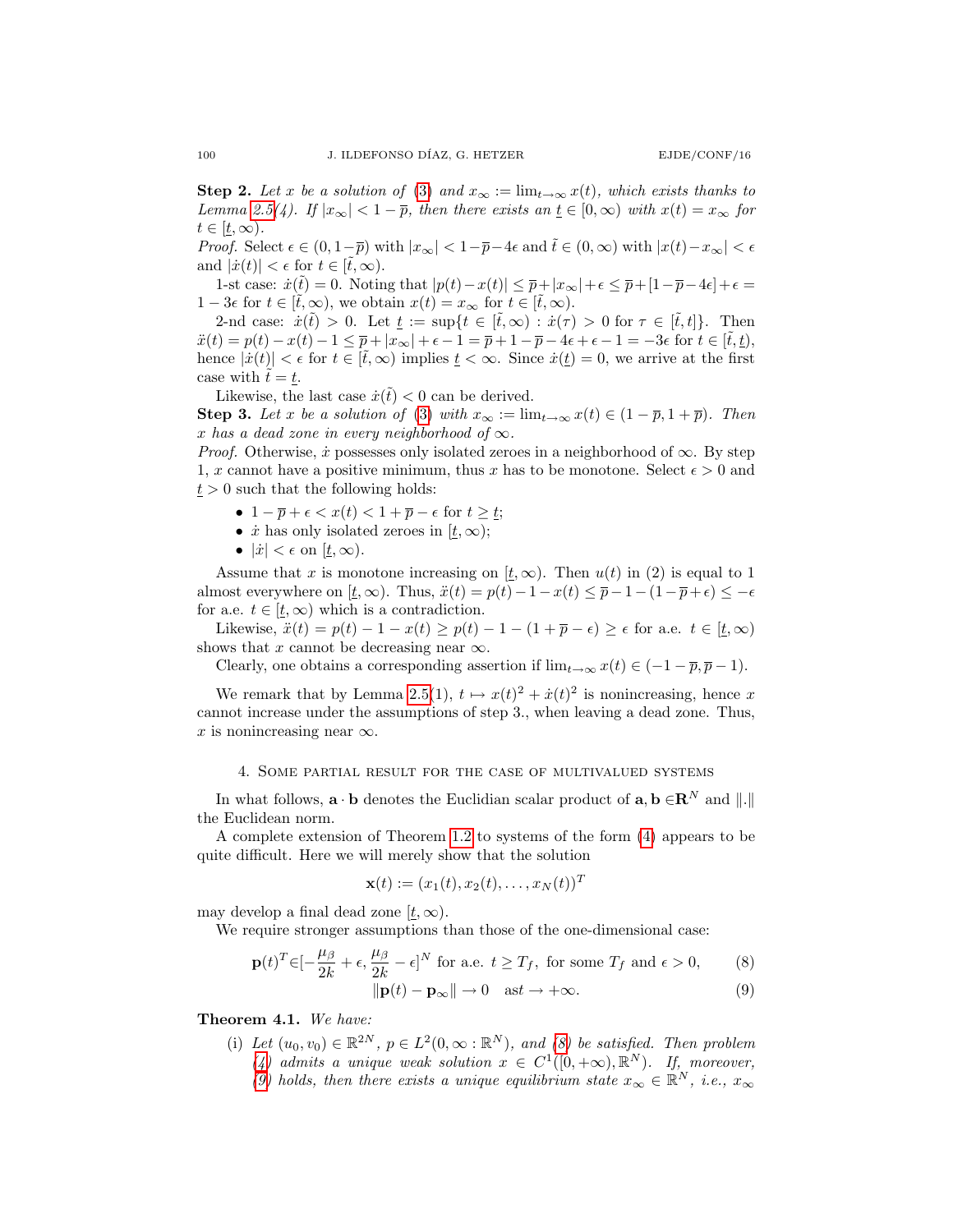satisfies  $Ax_{\infty} - p_{\infty} \in \left( \left[ -\frac{\mu_{\beta}}{2k}, \frac{\mu_{\beta}}{2k} \right]^{N} \right)^{T}$ , such that  $\|\mathbf{x}(t)\|$  +  $\|x(t) - x_{\infty}\| \to 0$ as  $t \rightarrow +\infty$ .

(ii) Assume [\(8\)](#page-5-0) and [\(9\)](#page-5-1) hold. Let  $x_{\infty}$  be the associate equilibrium state and assume that

$$
|\Delta_i^*| < 1 \text{ where } \Delta_i^* := (\mathbf{A}\mathbf{x}_{\infty})_i - p_{i,\infty}, \quad \text{for some } i \in 1,\dots,N.
$$

Then there exists  $T_i \geq 0$  such that  $\dot{x}_i(t) = 0$  for all  $t \geq T_i$ .

Proof. We shall adapt in our presentation some arguments of [\[12\]](#page-7-8). To reformulate [\(4\)](#page-1-2) in the framework of nonlinear semi-group operators theory, we introduce the phase space  $\mathbf{H} = (\mathbb{R}^N, \langle, \rangle_{\mathbf{A}}) \times (\mathbb{R}^N, \cdot),$  with  $\langle \mathbf{a}, \mathbf{b} \rangle_{\mathbf{A}} = \mathbf{A} \mathbf{a} \cdot \mathbf{b}$ , where **A** is the symmetric positive definite matrix of  $\mathbb{R}^{N \times N}$  given by

$$
\mathbf{A} = \begin{pmatrix} 2 & -1 & 0 & \dots & 0 \\ -1 & 2 & -1 & 0 & \dots \\ 0 & -1 & 2 & -1 & 0 \\ \dots & 0 & -1 & 2 & -1 \\ 0 & \dots & 0 & -1 & 2 \end{pmatrix}
$$

We also introduce  $\mathbf{B} : \mathbf{R}^N \to \mathcal{P}(\mathbb{R}^N)$  as the (multivalued) maximal monotone operator given by  $\mathbf{B}(y_1,\ldots,y_N) = (\beta(y_1),\ldots,\beta(y_N))^T$  where  $\beta(s) = Sgn(s)$ . Finally, we define the operator  $\bf{L}$  in  $\bf{H}$  by

$$
\mathbf{L}(\mathbf{x}, \mathbf{y}) = \{-\mathbf{y}\} \times \{\frac{k}{m}\mathbf{A}\mathbf{x} + \frac{\mu_{\beta}}{m}\mathbf{B}(\mathbf{y})\} \text{ for } (\mathbf{x}, \mathbf{y}) \in \mathbf{H}.
$$
 (10)

It is easy to prove that  $\bf{L}$  is maximal monotone in  $H$  and so, by using results from the theory of maximal monotone operators (see [\[3\]](#page-7-9)) we get the existence and uniqueness of a solution of [\(4\)](#page-1-2). Multiplying the equation by  $\mathbf{x}(t)$  and integrating in time we get the energy relation

<span id="page-6-0"></span>
$$
E(t) + \int_0^t \left[\sum_{i=1}^N \frac{\mu_\beta}{m} |\dot{x}_i(s)| - p_i(s)\dot{x}_i(s)\right] ds = E(0)
$$
\n(11)

where

$$
E(t) = \frac{1}{2} ||\dot{\mathbf{x}}(t)||^2 + \int_0^t \frac{k}{2m} \mathbf{A} \mathbf{x}(s) \cdot \mathbf{x}(s) ds.
$$
 (12)

By [\(11\)](#page-6-0) and the assumptions on  $\mathbf{p}(t)$ , the trajectory  $(\mathbf{x}(t), \dot{\mathbf{x}}(t))_{t \geq 0}$  is compact in **H**, so, we can find  $\alpha > 0$  such that  $\mu_{\beta}|\dot{x}_i(t)| - p_i(s)\dot{x}_i(t) \geq \alpha |\dot{x}_i(t)|$  for  $i = 1, ..., N$ and all  $t \geq 0$ . By [\(11\)](#page-6-0), we conclude that  $\dot{\mathbf{x}} \in L^1(\mathbb{R}_+)$  which leads to the existence of the limit  $\mathbf{x}_{\infty} := \lim_{t \to +\infty} \mathbf{x}(t)$  and to  $\lim_{t \to +\infty} \dot{\mathbf{x}}(t) = 0$ . The uniqueness of  $\mathbf{x}_{\infty}$ is deduced from the strict monotonicity of the operator  $\widetilde{\mathbf{L}}(\mathbf{x}, \mathbf{y}) = \{-\mathbf{y}\} \times \{\frac{k}{m} \mathbf{A} \mathbf{x}\}\$ for  $(x, y) \in H$ .

To prove (ii) we recall that, since  $\mathbf{x}_{\infty}$  is an stationary point, we have  $(\Delta_i^*)_{i=1}^N \in$ [−1,1]<sup>N</sup>. Now, let  $0 < \delta << 1$  be fixed. By (i) we can find  $t_0 \ge 0$  such that

<span id="page-6-1"></span>
$$
|\Delta_i(t)| \le (1 - 2\delta) \quad \forall t \ge t_0,
$$
\n(13)

If  $\dot{x}_i(t_0) = 0$ , we conclude that  $x_i(t) \equiv x_i(t_0) = x_{\infty i}$  for all  $t \ge t_0$  since  $\Delta_i(t) \in$  $[-1, 1]$  for all  $t \geq t_0$ . If not, let  $T = \sup\{s \geq t_0, |x_i(t)| > 0 \ \forall t \in [t_0, s)\}.$ Multiplying the i-component of [\(4\)](#page-1-2) by  $\dot{x}_i(t)$  and using [\(9\)](#page-5-1) we obtain

$$
\frac{1}{2}\frac{d}{dt}(|\dot{x}_i(t)|^2) + \delta|\dot{x}_i(t)| \le 0, \quad \text{for a.e. } t \in [t_0, T). \tag{14}
$$